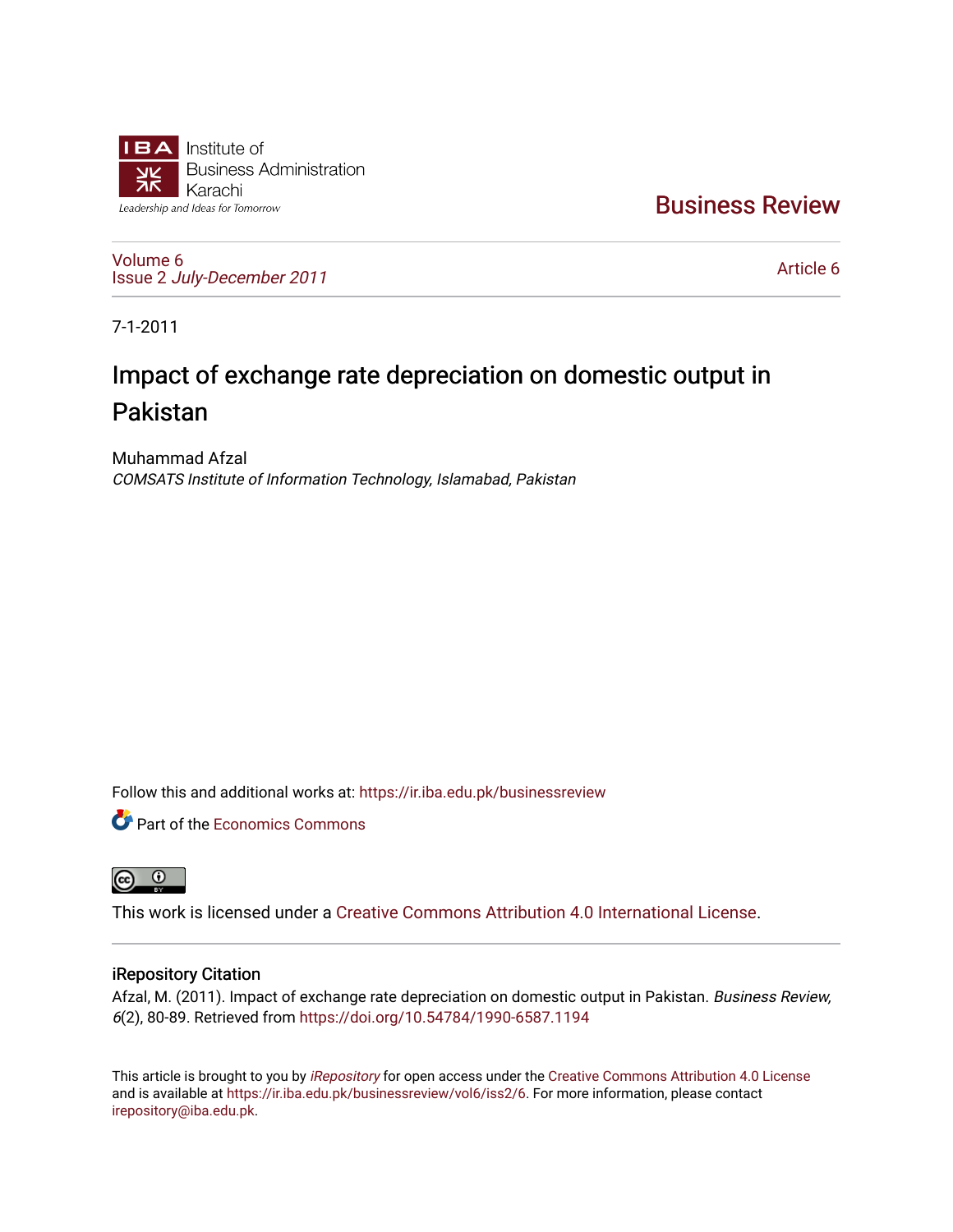# **ARTICLE**

## **Impact Of Exchange Rate Depreciation On Domestic Output In Pakistan**

Muhammad Afzal COMSATS Institute of Information Technology, Islamabad, Pakistan

#### **Abstract**

*There is disagreement on the desirability of devaluation in the LDCs. Since the de-linking from USA dollar in January 1982, the Pakistan rupee has been losing its value vis-à-vis US dollar and other important currencies. The purpose of the paper was to see the response of domestic output to fiscal and monetary policies besides exchange rate and terms-of-trade. These policies have stable and long- run relationship with the domestic output. However, the impact of money supply and exchange rate is more robust than the other variables. Easy monetary policy has a favourable impact on domestic output. Fiscal discipline is the need of the hour because persistent and large budget deficit breeds inflation.*

*JEL classification, F32 E0, E6*

**Keywords:** Depreciation, output, Cointegration, Causality, Pakistan

#### **Introduction**

Domestic output responds to a number of factors. The importance and relevance of these factors may differ from country to country and may also change overtime. An important macroeconomic policy to reduce the trade deficit is said to be devaluation. Balance of payments (BoPs) deficit may be corrected by devaluation of the domestic currency that is a reduction in the value of the domestic currency in terms of foreign currency. The reluctance to use devaluation has remained a constant bone of contention in the negotiations between the governments of some developing countries and the International Monetary Fund (IMF). Some studies have reported that devaluation would improve trade balance in LDCs and is expansionary; other studies have concluded that devaluation is contractionary and will not improve trade balance of the countries (Afzal 2004).

The major objective of devaluation is to change relative prices in a way that promotes exports and discourage imports. According to the traditional theory devaluation stimulates the domestic production of exportable and import substitutes as devaluation alters the relative prices even if the domestic prices remain the same, though these prices in the devaluing country do not remain unchanged. The success of devaluation depends on the import and export demand elasticities. Marshal-Lerner condition states that the absolute sum of sum of these elasticities exceeds unity.

Upadhyaya and Upadhayay (1999) argue that devaluation increases the price of traded goods that feeds into the general price level. Higher prices then reduce the money supply and create excess money demand. To maintain their real money balances, firms and households cut back their spending. The result is excess supply of goods, larger net exports,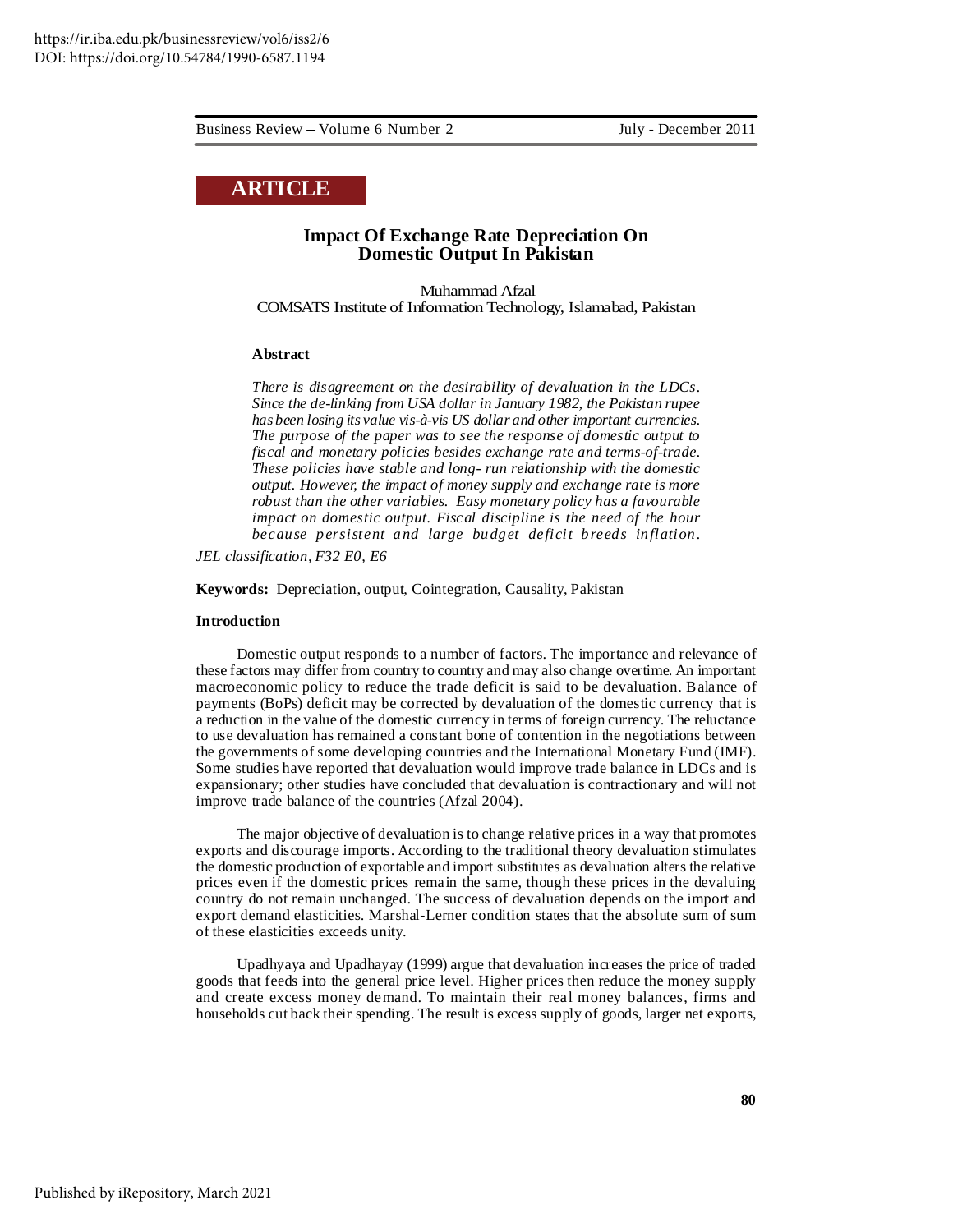and therefore, improved current account. Moreover, a reduced level of expenditures depresses the price of non-traded goods that shifts production towards higher-valued tradable and demand towards less expensive non-tradables. Within a short to intermediate run, therefore, devaluation should have a favourable effect on the external sector of the economy.

However, the real world picture is not as glowing. Economists have paid serious attention to the possibility of contractionary effects of devaluation. It has been argued that devaluation may not be much beneficial because of very low imports and exports elasticities notably in the developing countries (Gylfason and Risager 1984, Edwards 1986).

Therefore, it is very important to know how elastic the demand and supply curves of the devaluing country are. If the devaluing country's demand for imports is inelastic, for example, because of preponderance of capital goods, intermediate goods, and essential consumer goods in a country's total imports, higher import prices will not reduce imports. If the volume of imports remain the same, their value in foreign currency will remain unchanged while in domestic currency will increase in proportion to the exchange rate change. Similarly if foreign demand is also inelastic for the devaluing country's exports, lower dollar prices resulting from currency devaluation will not lead to an increase in the physical volume of imports by the foreign countries. And consequently, fewer dollars will be supplied at the higher exchange rate and the foreign exchange supply curve will be backward sloping.

Exchange rate also plays an important role not only in the balance of payments but also in resource allocation. The maintenance of an unrealistic exchange rate discourages exports and encourages imports thus imported consumption, resulting in a regular trade deficit that has serious implications for both economic growth and export promotion.

Because of high inflation, Pakistan's exports have been losing competitiveness and devaluation became inevitable resulting in massive erosion in the purchasing power of Pakistani's rupee. Compared to 1982 when Pakistan switched to managed floating exchange rate, the value of Pakistani rupee has been depreciated by more than 372% between January 1982 and June 1999 and by 520.30% in 2001-02 (Afzal and Ali 2008). Studies differ in their results on exchange rate policy (Afzal 2004).

Pakistan has experienced different exchange rate systems since 1950. Pakistan's rupee was first devalued in June 1955 by 30% and again devalued in May 1972 by 56.8% in terms of foreign currency. There have been the two major devaluations in addition to other small devaluations. According to GOP (1999-2000) the unified floating exchange was instrumental in the sharp recovery of exports during 1999-2000. And so the importance of the exchange rate policy is quit obvious.

Fiscal, Monetary, and commercial policies have significant impact on the growth of domestic output in addition to exchange rate policy. Interest rate, exchange rate, price, financial markets stability and economic growth are the basic objectives of the monetary policy that can be achieved through the management of money supply. Because of the conflict among some of these goals it is less likely to achieve all these goals simultaneously. Government purchases and taxes have an impact on the aggregate demand for goods and services thus national income and economic growth. Government does a number of functions: (1) the allocation function (2) the distribution function; and (3) the stabilization function. For performing these functions, government uses fiscal policy. The stabilization function concerns the use of budgetary policy to achieve full-employment, price stability, an adequate rate of economic growth, and BoPs equilibrium.Study of macroeconomic variables in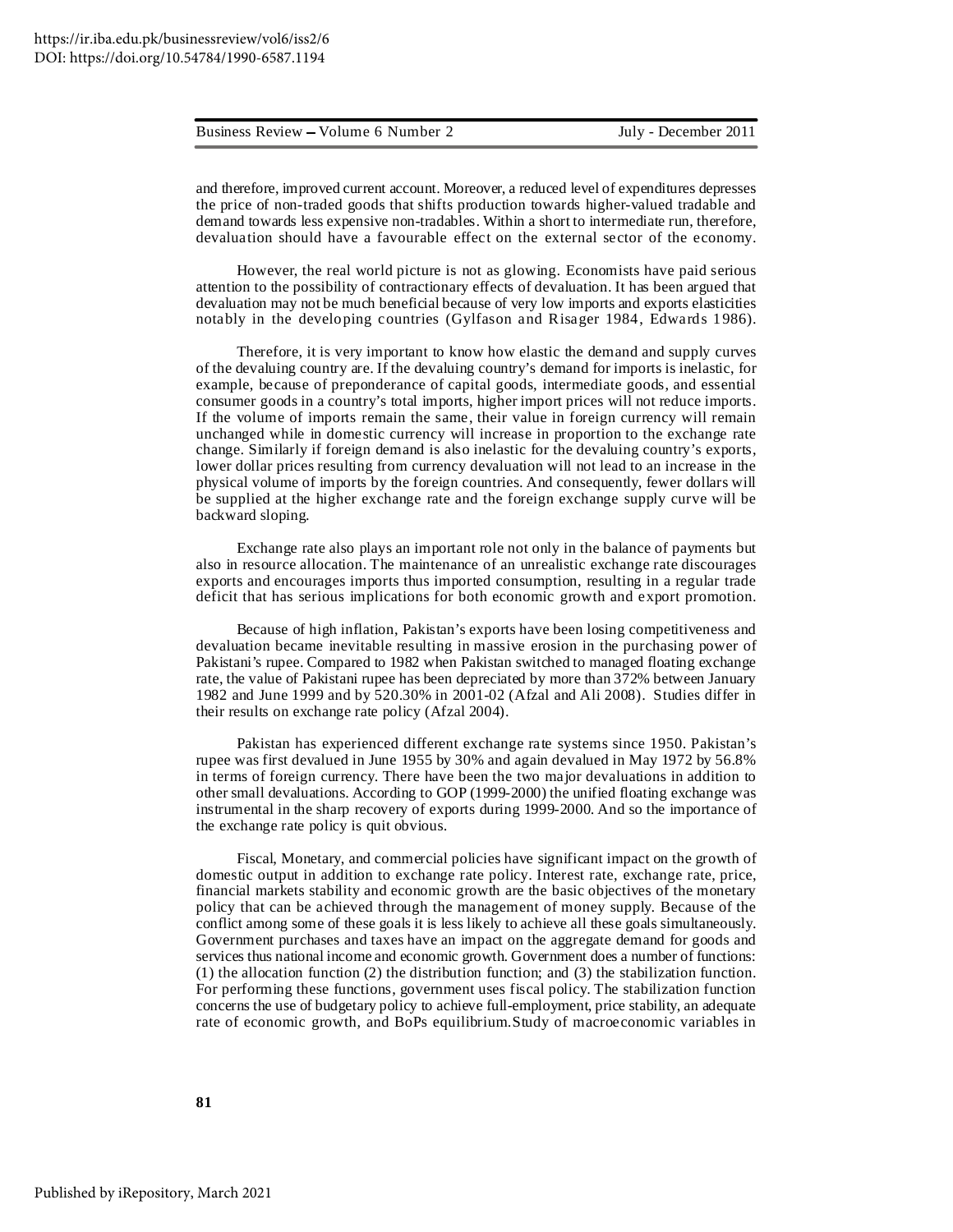isolation is difficult to give reliable results.

In LDCs, government plays a predominant role and thus can influence the performance of the economy. During the past decades fiscal deficit has emerged as Pakistan's key macroeconomic problem. The rising gap between revenue and expenditure has affected almost every facet of the economy. This state of affairs was instrumental in adopting a comprehensive program of macroeconomic adjustment towards the end of 1980s. During 1990s the fiscal deficit averaged 7% of the GDP. Sound Fiscal policy fosters macroeconomic stability, which in turn, is the corner stone of private sector development and economic growth (Government of Pakistan (GOP) 2002-03, 59).

Terms of trade also play an important role in the economic growth1. A country is benefited by favourable terms of trade (TOT) as its exports fetch more goods in exchange and its capacity to import increases. Adverse TOT implies that the real opportunity cost of a unit of import rises when its export prices decline relative to its import prices. The adverse TOT drains out the resources because to maintain old level of imports more exports are needed and unfavourable TOT are an important factor in the balance of trade deficit.

One attempting to study the response of domestic output should consider the influence of these policies on domestic output. Therefore, the purpose of the paper is to know the response of domestic output to terms of trade, exchange rate, monetary and fiscal policies? Here the objective is not to examine the relative effectiveness of monetary and fiscal policies.

The rest of the paper is designed as follows. Section 2 contains model and data sources. Unit root tests, Johansen cointegration methodology and error correction model are briefly explained in Section 3. Section 4 carries empirical results and conclusions are given in the final section.

#### **Modeland data sources**

Domestic output represented by the real GDP will respond to real effective exchange rate, monetary policy, fiscal policy and the terms of trade. Since we will use cointegration analysis, we use a reduced form model. Following Edwards (1986), the reduced form of the model is:  $lnyt = 0 + 1lnmt + 2 lnyyt + 3 lnreert + 4 lntot$  (1) Where  $ln =$ natural logarithm  $t =$  time period  $yt =$  the real output (GDP) reert = real effective exchange rate  $mt = real money supply (m1) defined by domestic price level cpi$  $gyt = government$  expenditure as percentage of the GDP(y)  $tot = uvx/uvm$  $uvx = unit value of$  exports  $uvm = unit value of$  imports  $cpi =$  domestic consumer price index (2000=100)

The expected sign of the coefficients is: 10, 2o, and 3 0 and the sign of 4 is uncertain. It may be positive or negative. Decline in tot resulting from fall in export prices may be beneficial and adverse if the fall in tot is due to increase in import prices.

The monetary and fiscal policies are supposed to have expansionary effect on the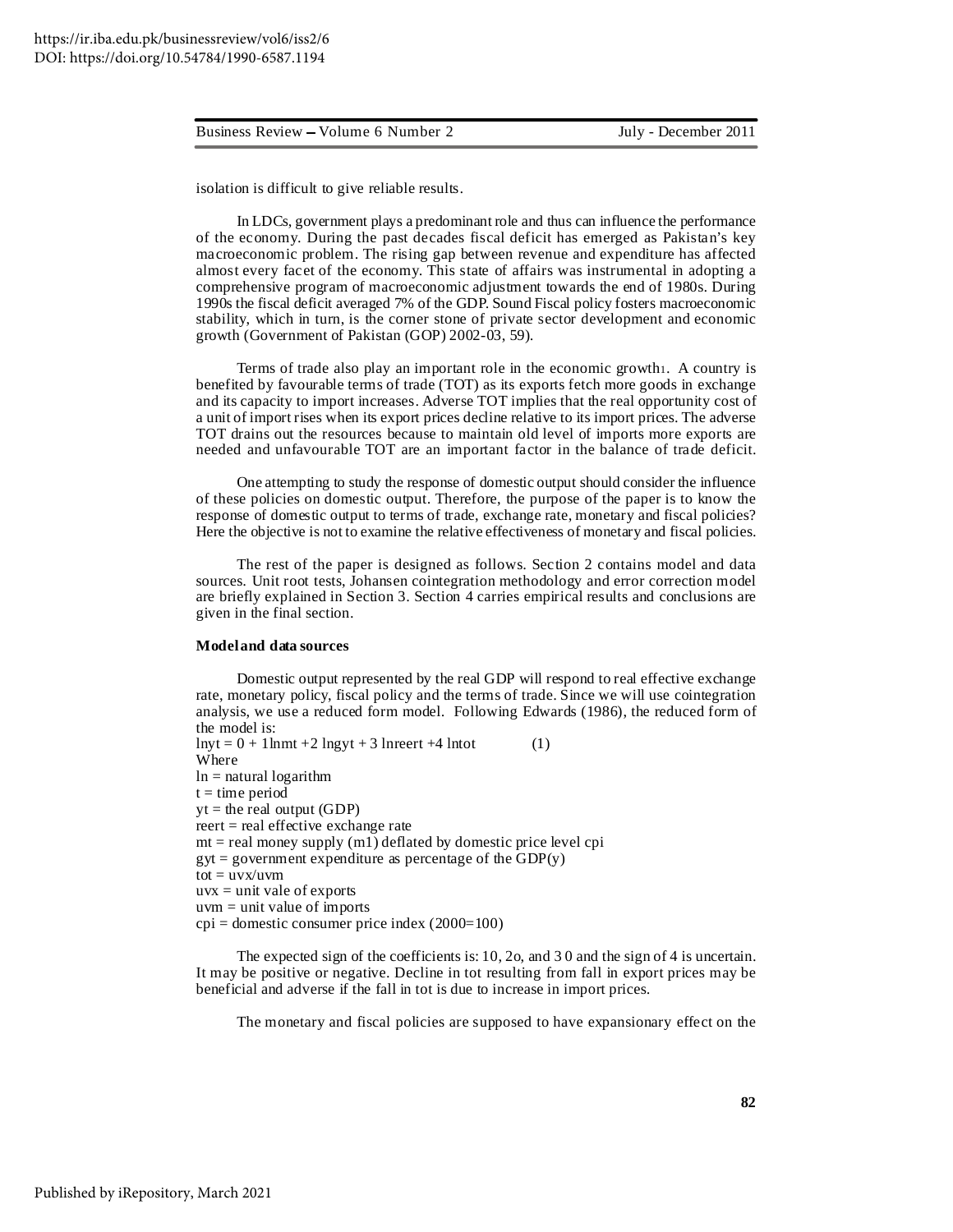|  | Business Review – Volume 6 Number 2 | July - December 2011 |
|--|-------------------------------------|----------------------|
|--|-------------------------------------|----------------------|

domestic output. The reer expresses the prices abroad relative to those at home. An increase in the reer or a real depreciation means that foreign prices of goods in rupees (Pakistan's currency) have increased relative to prices of domestically produced goods. This implies that foreign goods (imports) become more expensive compared to goods at home while the domestic goods become cheaper for the foreign countries. Therefore, correct and expected sign of the coefficient of reer is positive.

Data on GDP, consumer price index, money supply, government expenditure and unit value of exports and imports were collected from Government of Pakistan (GOP) Economic Survey (various issues). The data regarding reer were collected from International Financial Statistics (IFS) yearbooks. All the variables are in natural logarithm and are in constant  $2000 = 100$  prices. Using annual data the period of the study is 1973 -2005.

#### **Unit root tests, johansen cointegration methodology and error correction model**

Several tests of nonstationarity called unit root tests (DF, ADF, PP, and others) have been developed in the time series econometrics literature. If the nonstationarity hypothesis is rejected then the traditional econometrics methods can be used. Otherwise the theory of cointegration may provide useful information about the relationship between the variables. The general requirement for applying the co-integration technique is to have variables of the same order of integration at hand.A time series, which is stationary after being differenced once is said to be integrated of order 1 and is, denoted  $I(1)$ . A series that is stationary without differencing is said to be I  $(0)$ . A series which is I  $(1)$  is said to have a unit root and a series which is I (d) has d unit roots. It is an empirical fact that many important macroeconomic variables appear to be integrated of order 1. Therefore, any adequate analysis of macroeconomic variables should examine the order of integration.

To test the data series for unit roots,Augmented Dickey-Fuller (ADF) test developed by Dickey and Fuller (1979) and non-parametric tests of Phillips \_Perron (1988) were used. ADF test is based on the following regressions:

| ? Yt | ? +?? $Y_{t-1}$ + ?? $i$ ? $Y_{t-j}$ + ?t |     |
|------|-------------------------------------------|-----|
| ? Yt | $? + ?Y_{t-1} + ?t + ??$ $j?Y_{t-j} + ?t$ | (3) |

Where ?t is assumed to be Gaussian white noise, test statistics based on (2) and (3) are called ?? and ?? respectively. Z\* statistics of the Phillips \_Perron (1988) are considered to have more power in finite samples than ? statistics.

Toda and Philips (1993) have shown that ignoring cointegration when it exists, can lead to serious model misspecification. Two-step procedure of Engle and Granger (1987) is a simple and popularly used test of cointegration. However, this test is appropriate for bivariate models. We use the maximum likelihood procedure of Johansen (1991, 1995), because this is based on well-established likelihood ratio principal. The advantage of the Johansen's procedure is that several cointegration relationships can be estimated and it fully captures the underlying time series properties of the data. We apply this test in two stages. In the first stage, test is performed on the multivariate model to see the cointegration of the underlying variables. In the second stage, we use this test to examine whether the variables of interest are cointegrated in the bivariate setting.

Johansen's method uses two test statistics for the number of cointegrating vectors: the trace test and maximum eigenvalue (? -max) test. ?trace, tests H<sup>o</sup> that the number of distinct cointegrating vectors is less than or equal to r against a general alternative. The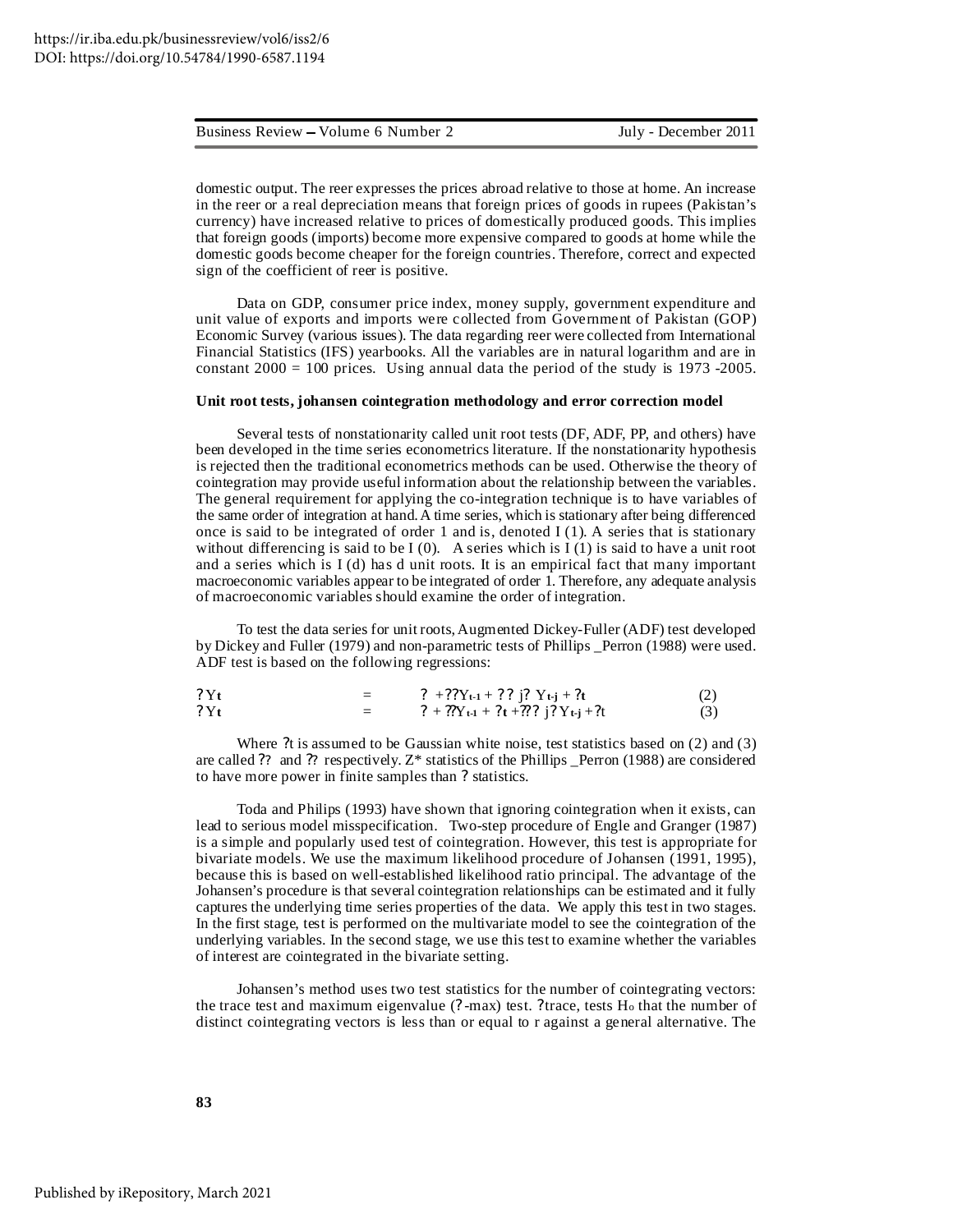| Business Review – Volume 6 Number 2 | July - December 2011 |
|-------------------------------------|----------------------|
|                                     |                      |

second statistic tests H<sup>o</sup> that the number of cointegrating vectors is r against the alternative of  $r + 1$  cointegrating vectors.

#### **Error correction model**

If variables are cointegrated then based on Granger representation theorem (Engle and Granger 1987:255), an error correction model (ECM) exists which combines the longrun relationship with the short-run dynamics of the model. An error correction model of the equation 1 is as follows:

? 
$$
\ln y t = ?_1 + ? Z_{t-1} + ? ?_1 ? \ln y_{t-1} + ? ?_1 ? \ln m t_{-1} + ? ? \ln g y_{t-1}
$$

 $+? ??$  lntott-i  $+ ? ?$  i? lnreert-i + t (4)

Where is the first difference operator, Zt-1 is the error correction term and the parameter is the error correction coefficient that measures the response of the regressand in each period to departures from equilibrium. Since all the variables in the above equations are stationary, OLS could be used for estimation and the standard t-ratios for testing the significance of each term. F- statistic is used to test the joint significance of the lagged independent variables and the t- statistic is used to estimate the significance of the error correction term. Lagged explanatory variables represent short- run impact and the long-run impact is given by the error correction term

## **EMPIRICAL RESULTS**

We used ADF and PP tests to determine the nonstationary status of the variables involved. The lag length of was selected on the basis of AIC (Akaike Information Criteria) and SIC (Schwarz Information Criteria) to ensure that the residuals were white noise and the optimal lag length was 1. The tests results presented in Table 1 show that we get mixed results in level form. However, the hypothesis that the first difference of the variables is non-stationary is rejected by both the tests implying that all the variables are non-stationary.

|        |                | <b>ADF</b> First<br>ADF Level<br>Difference |                 | <b>PP</b> Level  |            | PP First<br>Difference |            |         |
|--------|----------------|---------------------------------------------|-----------------|------------------|------------|------------------------|------------|---------|
|        | 2 <sub>2</sub> | $\mathfrak{p}_2$                            | $\mathcal{P}_2$ | $\mathfrak{p}_2$ | $Z$ (tb1*) | $Z$ (tb)               | $Z$ (tb1*) | Z(tb)   |
| lny    | $-1.94$        | $-3.11$                                     | $-7.72$         | $-8.45$          | -1.01      | $-2.63$                | $-7.53$    | $-8.12$ |
| lntot  | $-2.27$        | $-1.70$                                     | $-4.85$         | $-5.20$          | $-2.25$    | $-1.71$                | $-6.73$    | $-7.03$ |
| lngy   | $-2.31$        | $-2.22$                                     | $-4.96$         | $-4.95$          | $-2.40$    | $-2.43$                | $-7.20$    | $-7.18$ |
| lnm    | $-0.24$        | $-1.79$                                     | $-5.06$         | $-5.02$          | $+0.08$    | $-2.004$               | $-6.01$    | $-5.92$ |
| Inreer | $-1.05$        | $-2.05$                                     | $-5.42$         | $-5.35$          | $-1.05$    | $-2.08$                | $-8.61$    | $-8.48$ |
| Incpi  | $-0.64$        | $-3.03$                                     | $-3.10$         | $-2.95$          | $+0.05$    | -2.44                  | $-2.78$    | $-2.65$ |

Table 1: **Unit Root Tests: Level Form and First Difference**

Note: MacKinnon (1991) critical values for rejection of hypothesis of a unit root for both ADF and PP for 1%, 5% and 10% respectively are, -3.61, -2.93 and –2.60 for random walk with drift  $\left[$ ,  $Z$  (tb1\*)] and  $-4.20$ ,  $-3.53$  and  $-3.19$  for drift and linear time trend  $\left[$ ,  $Z$  (tb)].

Since the units roots have been confirmed, now we proceed to examine the variables for cointegration (Table 2 and Table 3). Since the Johansen test is based on the estimation of dynamic vector autoregression (VAR), it is necessary that a decision is made about the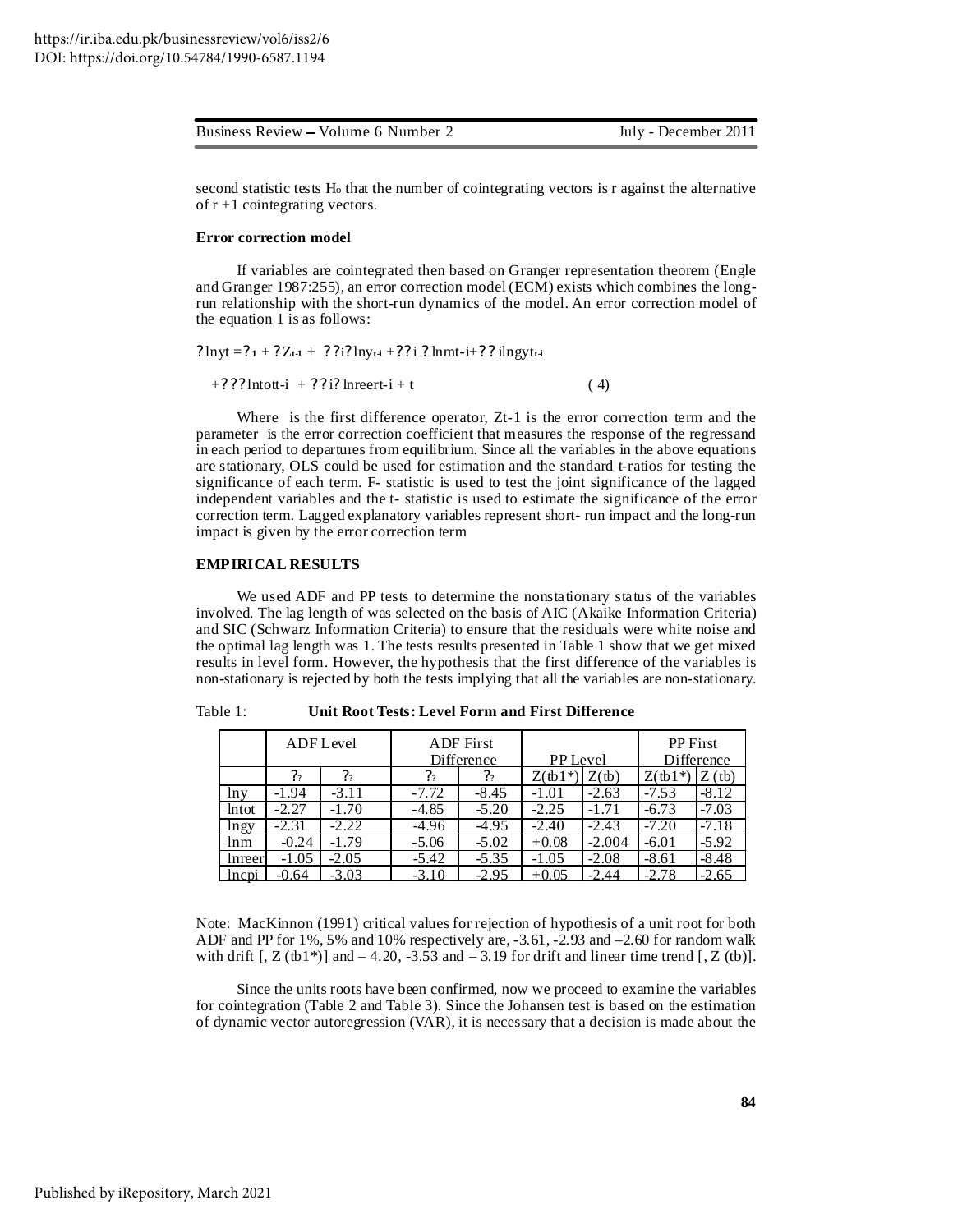number of lags. Since we are using annual data we use lag one as many researchers do. The statistical package Eviews 6 derived the results. We gather from Table 2 that the null hypothesis of no-cointegration is strongly rejected at 5% level of significance by both the -max and -trace tests in the multivariate case indicating the long-run relationship of real exchange rate, terms of trade, fiscal and monetary policies with the domestic output. We also performed a bivariate Johansen cointegration test between domestic output; and real exchange rate, terms of trade, fiscal and monetary policies to see the long-run relationship of the fore-mentioned variables with the domestic output (Table 3). The results show that both tests support the strong stable relationship between domestic output and the other variables of interest as indicated by the rejection of the hypothesis of no-cointegration at 5% level. The error correction results are reported in Table 4 below. To select an appropriate lag length, we used both AIC and likelihood ratio (LR) test. The optimal lag length was 2.

| <b>Hypothesis</b>         | $?$ -max  | 95%CVH | <b>Hypothesis</b> | ?-trace | 95% CV |
|---------------------------|-----------|--------|-------------------|---------|--------|
| $H0: r = 0$               |           |        | $H0: r=0$         |         |        |
| $H1: r = 1$               | $140.22*$ | 33.46  | H1: r > 1         | 83.11*  | 68.52  |
| $\overline{H0: r \leq 1}$ |           |        | H $0: r<1$        |         |        |
| $H1: r = 2$               | 24.49     | 27.07  | H1: r > 2         | 42.90   | 47.21  |
| HO: $r \leq 2$            |           |        | H0: $r \leq 2$    |         |        |
| $H1: r = 3$               | 13.80     | 20.97  | H1: $r \geq 3$    | 18.41   | 29.68  |
| H0: $r \leq 3$            |           |        | H0: $r < 3$       |         |        |
| $H1: r = 4$               | 4.56      | 14.07  | H1: r > 4         | 4.61    | 15.41  |
| H0: $r \leq 4$            |           |        | H $0: r < 4$      |         |        |
| $H1: r = 5$               | 0.045     | 3.76   | H1: r > 5         | 0.045   | 3.76   |

**Table 2: Johansen's Test Results**

Note: Critical values of Table 2 and Table 3 are from Osterwald – Lenum (1992)

#### **Table 3: Bivariate Results of Johansen Method**

| Hypothesis | $? - max$ | 95%CV | Hypothesis | ?-trace | 95%CV |
|------------|-----------|-------|------------|---------|-------|
|            |           |       |            |         |       |

**A.** lny lnreer

| Ho: $r=0$<br>$H_1: r = 1$             | $29.41*$ | 15.67 | H <sub>0</sub> : $r = 0$<br>$H_1: r > 1$ | 30.98* | 19.96 |
|---------------------------------------|----------|-------|------------------------------------------|--------|-------|
| Ho: $r=1$<br>H <sub>1</sub> : $r = 2$ | 57       | 9.24  | Ho: $r=1$<br>H <sub>1</sub> : $r > 2$    | 1.57   | 9.24  |

**B.** lny lngy

| $H_0: r = 0$             |          |       | Ho: $r = 0$              |          |       |
|--------------------------|----------|-------|--------------------------|----------|-------|
| $H1: r = 1$              | $30.88*$ | 15.67 | $H_1: r > 1$             | $36.66*$ | 19.96 |
| Ho: $r \leq 1$           |          |       | Ho: $r \leq 1$           |          |       |
| H <sub>1</sub> : $r = 2$ | 5.76     | 9.24  | H <sub>1</sub> : $r > 2$ | 5.76     | 9.24  |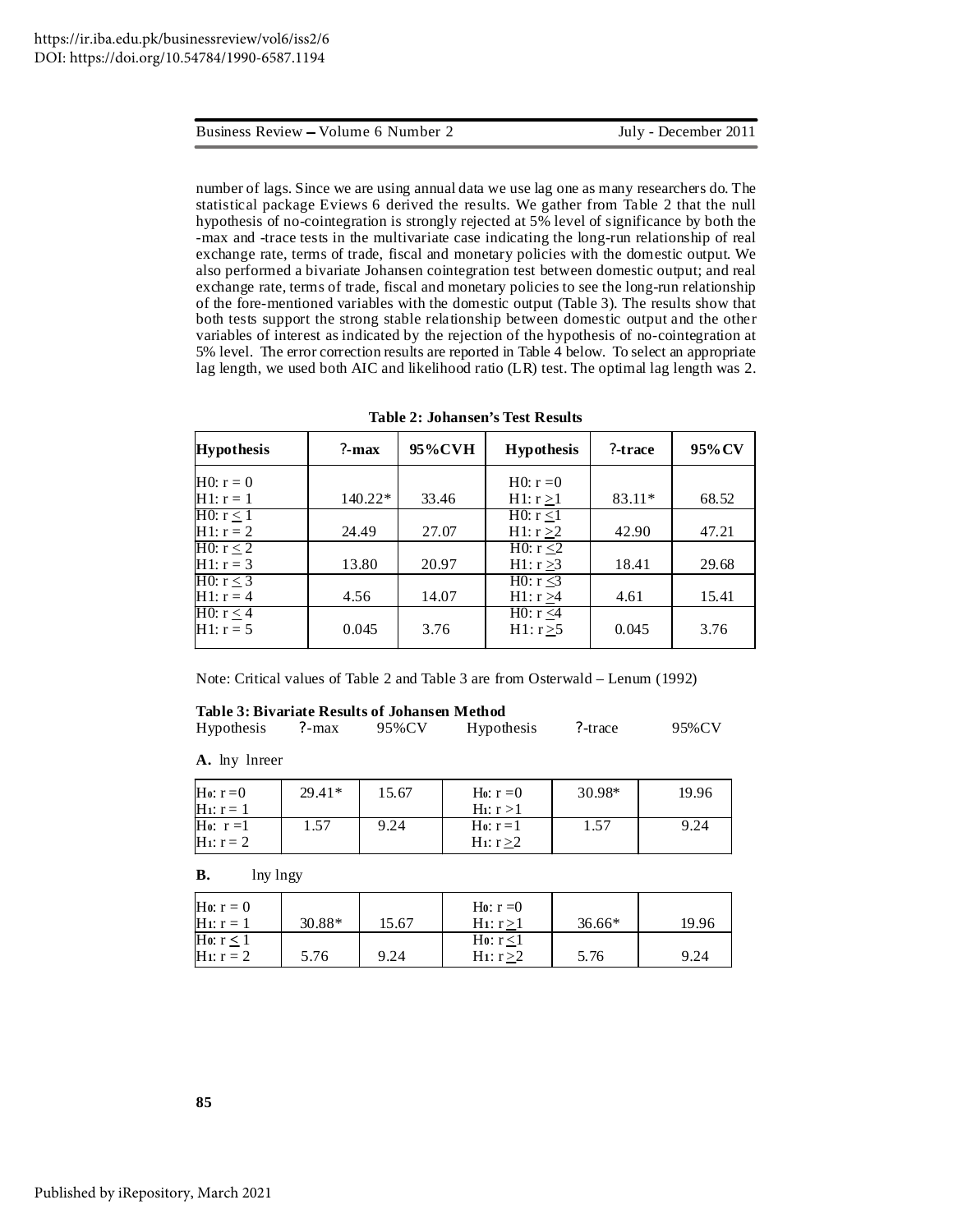|  | Business Review – Volume 6 Number 2 |
|--|-------------------------------------|
|  |                                     |

July - December 2011

**C.** lny lnm

| Ho: $r = 0$              |          |       | Ho: $r=0$                |          |      |
|--------------------------|----------|-------|--------------------------|----------|------|
| $H_1: r = 1$             | $24.55*$ | 15.67 | $H_1: r > 1$             | $30.49*$ | 9.96 |
| Ho: $r=1$                |          |       | Ho: $r=1$                |          |      |
| H <sub>1</sub> : $r = 2$ | 6.94     | 9.24  | H <sub>1</sub> : $r > 2$ | 6.94     | 9.24 |

# **D.** lny lntot

| Ho: $r = 0$<br>$H_1: r = 1$    | 27.46* | 5.67 | Ho: $r = 0$<br>$H_1: r > 1$             | 32.50* | 19.96 |
|--------------------------------|--------|------|-----------------------------------------|--------|-------|
| Ho: $r \leq 1$<br>$H_1: r = 2$ | 5.03   | 9.24 | Ho: $r = 1$<br>H <sub>1</sub> : $r > 2$ | 5.03   | 9.24  |

## **Table 4: Error Correction Model results**

| Variable            | t-statistic  | F-statistic |
|---------------------|--------------|-------------|
| Constant            | 0.07         |             |
|                     | (5.56)       |             |
| ?                   | $-0.07$      |             |
|                     | $(-3.24)$ *  |             |
| $? \ln y (-1))$     | $-0.22$      |             |
|                     | $(-1.33)$    |             |
| $? \ln y (-2))$     | $-0.19$      | 1.78        |
|                     | $(-1.18)$    | (0.18)      |
| $?$ lngy $(-1)$     | 0.04         |             |
|                     | (0.90)       |             |
| $?$ lngy $(-2)$ )   | 0.0001       | 1.70        |
|                     | (0.003)      | (0.19)      |
| $? \text{lnm} (-1)$ | $-0.04$      |             |
|                     | $(-0.83)$    |             |
| $? \text{lnm}(-2)$  | 0.11         | 3.64        |
|                     | $(2.32)^{*}$ | $(0.03)*$   |

| 9 | $?$ lntot $(-1)$    | 0.01       |              |
|---|---------------------|------------|--------------|
|   |                     | (0.26)     |              |
|   | $?$ lntot $(-2)$ )  | 0.01       | 2.12         |
|   |                     | (0.42)     | (0.13)       |
|   | $?$ lnreer $(-1)$ ) | 0.06       |              |
|   |                     | $(2.003)*$ |              |
|   | $?$ lnreer $(-2)$ ) | 0.062      | 2.83         |
|   |                     | $(2.09)*$  | $(0.07)$ **  |
|   |                     |            | $F = 2.01$   |
|   |                     |            | $(0.06)$ **a |
|   |                     |            |              |

Note: a = F-statistic for the joint significance of all variables except constant term and Zt-1; rest are the F statistics for the joint significance of the individual variables; \* and \*\* show significance at 5%and 10% levels of significance.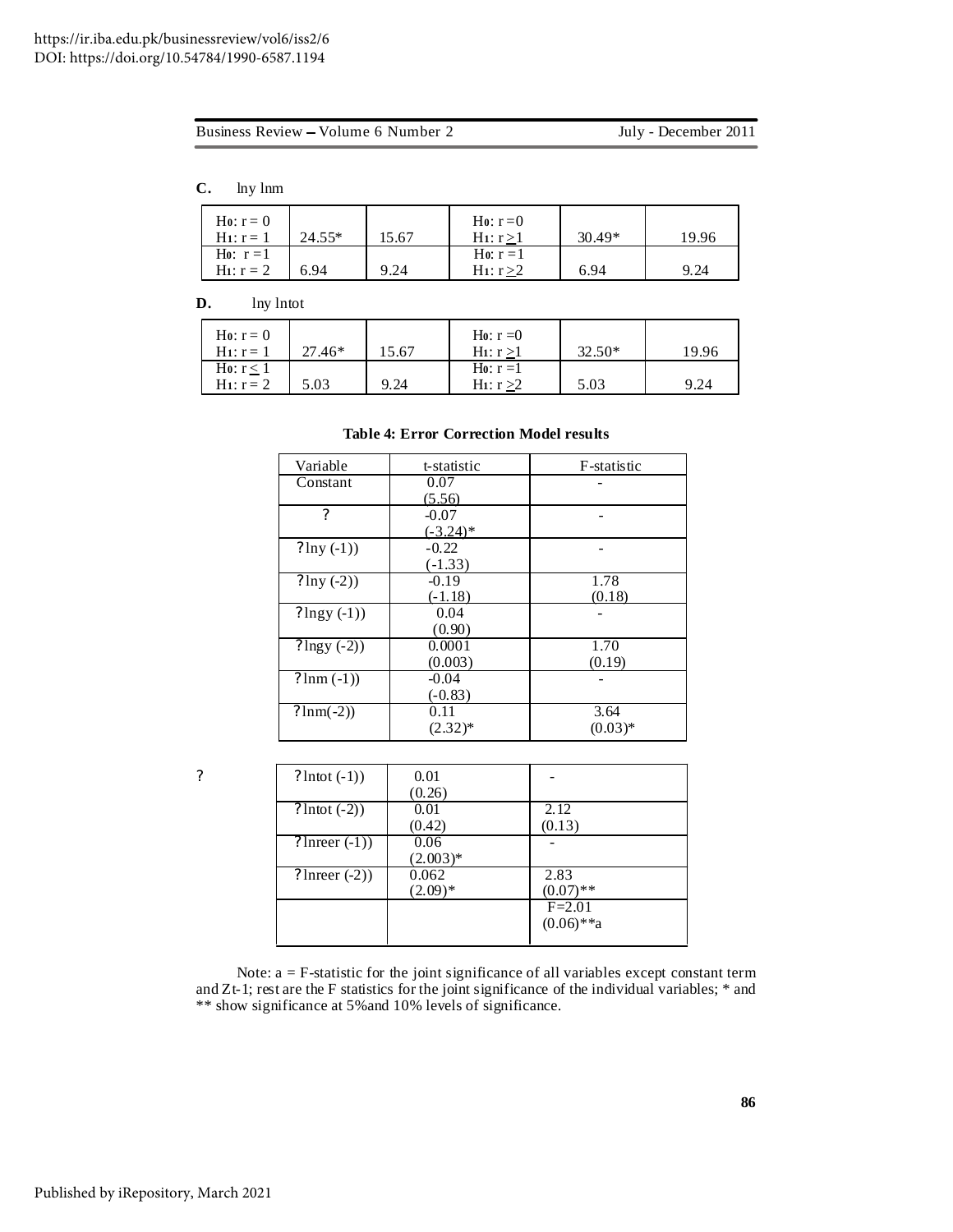$R2 = 0.40$ , DW =1.96, se = 0.02, SC (1) = 0.52(0.48) HS=1.02(0.48); JB 0.94(0.62), S = 0.15 K=2.22,  $FF(1) = 1.88(0.18)$ 

The error correction equation was subjected to diagnostic and specification tests. DW, se and F-value for testing the joint significance of all the variables except constant term and Zt-1 imply that the statistical fit of the model to the data is satisfactory. Breusch-Godfrey LM test for serial correlation (SC) is acceptable with a sample value of 0.52 and marginal significance limit (msl)=  $48\%$ . HS (White test) is the standard test for heteroscedasticity which is also acceptable in F-test version. The JB test for normality (Bera and Jarque statistic) is acceptable at 0.94 with msl= 0.62. Skewness (S) and kurtosis (K) are also reasonable. FF (1) which is Ramsey's RESET test for model specification is acceptable at 1.88 with msl =18%. Therefore, diagnostic test statistics are satisfactory and thus support the statistical appropriateness of the ECM.

Error correction results show that the EC term Zt-1 has the correct negative sign and is significant. An estimate of –0.07 indicates that 7% of the preceding year disequilibrium is eliminated in the current year. The significant F-value for monetary policy and real exchange rate indicates that these have significant short-run impact on the domestic output. The significant Zt-1 suggests long-run relationship between domestic output and all the underlying variables. Therefore, domestic output has adequate response to monetary, and exchange rate policies. The joint significance of F-statistic at 10% indicates that the underlying variables do impact the domestic output. However, the impact of money supply and exchange rate is more robust than the other variables. Since the lagged terms for money supply and exchange rate are significant suggesting that there is causality from money supply and exchange rate to the domestic output.

#### **Conclusions**

There is disagreement on the desirability of devaluation in the LDCs. Since the delinking from USA dollar in January 1982, the Pakistan rupee has been losing its value vis-à-vis US dollar and other important currencies. Exchange rate policy is an important policy but it is not the only policy influencing the economic growth of Pakistan. Fiscal and Monetary policies are equally important, though the policies may differ in their relative importance. The purpose of this paper was to see the impact of all these policies. The paper has concluded that all these policies have their relative significance. All these policies have stable and long- run relationship with the domestic output. Using cointegration technique, it has been found that the real depreciation of Pakistan's rupee is expansionary. However, the impact of money supply and exchange rate is more robust than the other variables. Thus in analysing the behaviour and response of domestic output, the impact of monetary policy and exchange rate is given considerable attention. The analysis shows that easy monetary policy has a favourable impact on domestic output and supports the central bank report . Fiscal policy is also important and fiscal discipline is the need of the hour because persistent and large budget deficit breeds inflation. Afzal and Shah (2006) have concluded that keeping in view, low supply price elasticity, exchange rate changes are not the sufficient condition. In addition to exchange rate, other factors also matter. Maintenance of a reasonably realistic exchange rate is expected to help export promotion and will have healthy impact on income distribution and employment.

#### **References**

Afzal, M (2004), Estimating Long-Run Trade Elasticities in Pakistan: CointegrationApproach,

**87**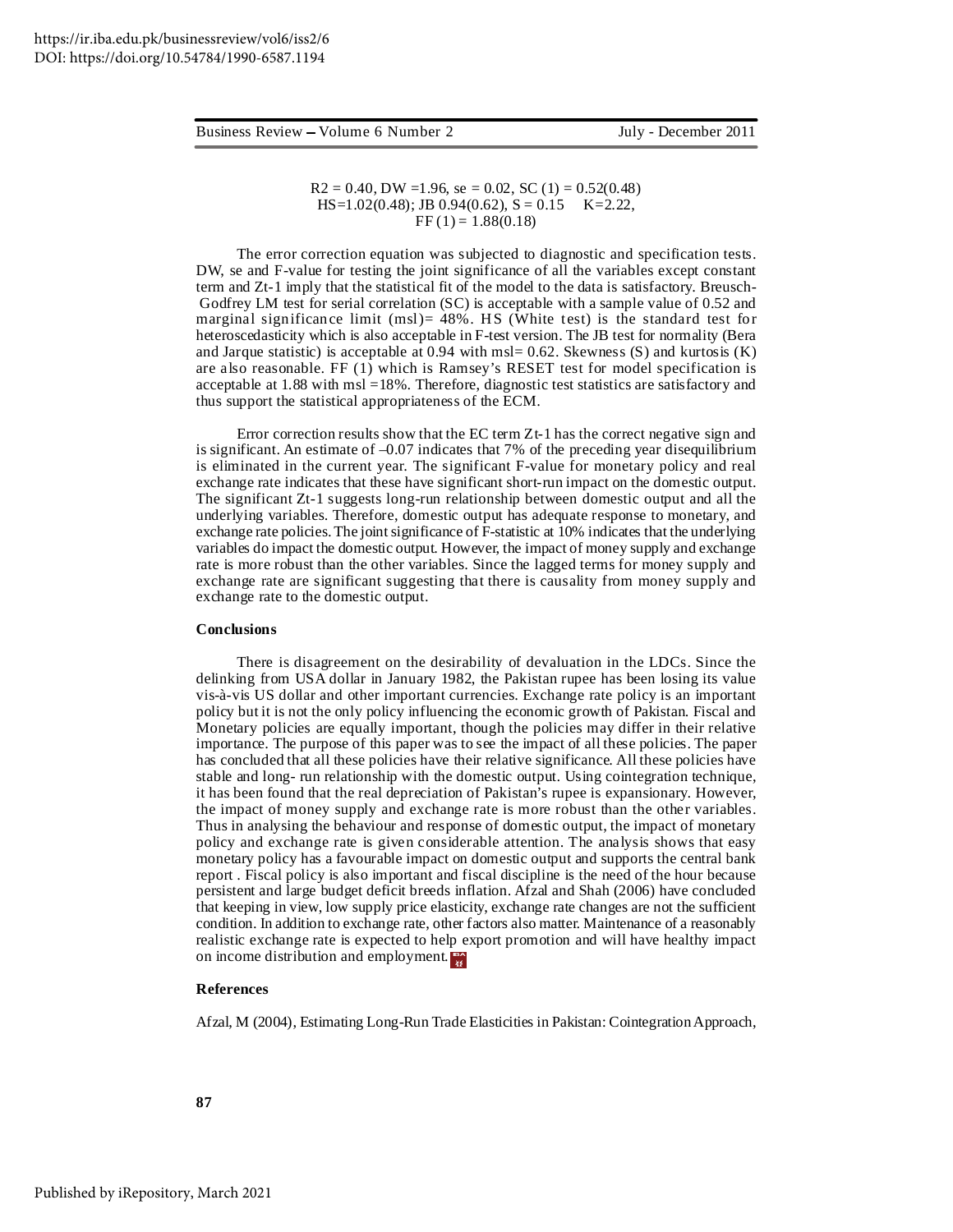*The Pakistan Development Review,* 43(4), 757-770.

Afzal, M and Karamat Ali (2008), A Historical Evaluation of Export-led Growth Policy in *Pakistan, Lahore Journal of Policy Studies*, 2(1), 69-82

Afzal, M and Sijjad Hussain Shah(2006), Exchange Rates and Exports Nexus: Time Series Evidence fr om Pakistan, *Forman Journal of Economic studies,* 2, 12- 17

Bhagwati, J.N. (1958), Immiserising Growth, *Review of Economic Studies,* 201-205.

Dickey, David and W.A.Fuller (1979), Distribution of Estimates of Autoregressive Time Series with a Unit Root, *Journal of American Statistical Association,* 427-431

Edwards, Sebastian (1986), Are Devaluations Contractionary? *The Review of Economics and Statistics,* 501-508.

Engle, R.F. and C.W.J. Granger (1987), Cointegration and Error-Correction: Representation, Estimation, and Testing, *Econometrica,* 55(2), 251-276.

Engle R.F. and C.W.J. Granger (1991) *Long Run Economic Relationships: Readings in Cointegration,* (Ed), New York, Oxford University Press, 1991

Government of Pakistan, *Economic Survey* (various issues) Islamabad, Ministry of Finance, Economic Advisor Wing

Gylfason,T., and O. Risager ( 1984), Does Devaluation Improves the current Account? *European Economic Review,* 25, 641-654

Edwards, Sebestian (1986), Are devaluations Contractionary? *Review of Economics and Statistics,* 501-508.

IMF, *International Financial Statistics* (Various issues), Washington DC Johansen, S. (1991), Estimation and Hypothesis Testing of Cointegrating Vectors in Gaussian Vector Autoregressive Models, *Econometrica,* 59, 1551-1580

Johansen, S. (1995), *Likelihood-based inference in Cointegrated Vector Autoregressive Models,* Oxford Uni. Press

MacKinnon, J.G. (1991), Critical Values of Cointegration Tests, Engle R.F. and C.W.J. Granger, *Long Run Economic Relationships: Readings in Cointegration,* (Ed), New York, Oxford University Press, 1991

Osterwald-Lenum, Michael (1992) A Note with Quantiles of the Asymptotic Distribution of the Maximum Likelihood Cointegration Rank Test Statistics, *Oxford Bulletin of Economics and Statistics,* 54, 461–472

Phillips, P.C.B and Perron, P (1988), Testing for a Unit Root in Time Series Regression, *Biometrica,* 35, 335-436.

State Bank of Pakistan (2004), Annual Report, Karachi

Toda, H. Y. and P.C.Phillips (1993), Vector Autoregressions and Causality, *Econometrica,*